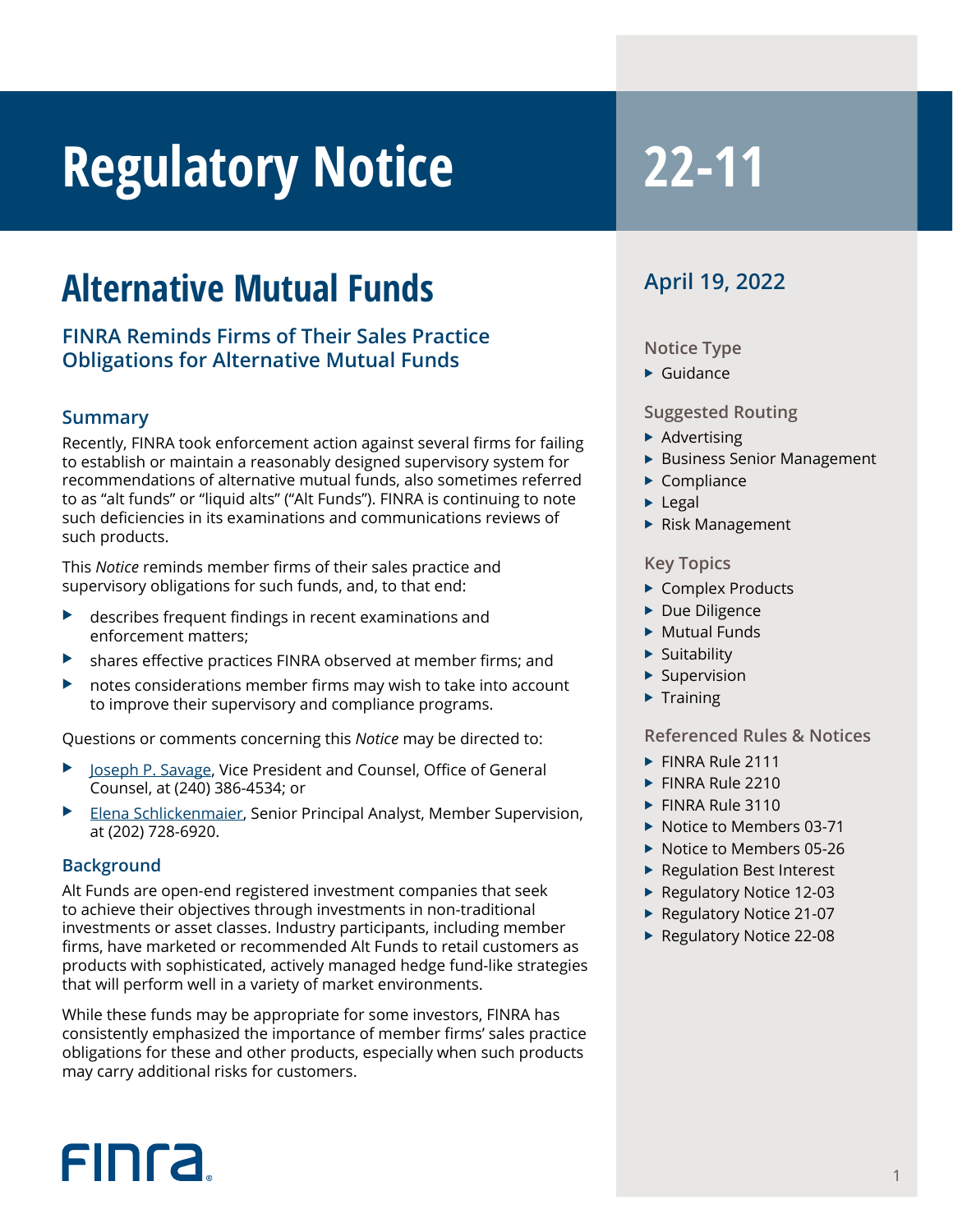For example, FINRA has addressed member firms' supervisory and compliance obligations for Alt Funds by:

- X providing guidance in *Regulatory Notices*, such as *Regulatory Notice [22-08](https://www.finra.org/rules-guidance/notices/22-08)* (FINRA Reminds Members of Their Sales Practice Obligations for Complex Products and Options and Solicits Comment on Effective Practices and Rule Enhancements); *Regulatory Notice [12-03](https://www.finra.org/rules-guidance/notices/12-03)* (Heightened Supervision of Complex Products); *Notice to Members [05-26](https://www.finra.org/rules-guidance/notices/05-26)* (NASD Recommends Best Practices for Reviewing New Products); and *Notice to Members [03-71](https://www.finra.org/rules-guidance/notices/03-71)* (NASD Reminds Members of Obligations When Selling Non-Conventional Investments);
- $\triangleright$  noting these issues in [Regulatory and Examination Priorities Letters,](https://www.finra.org/rules-guidance/guidance/exam-priority-letters) including addressing Alt Funds specifically in the 2015 letter, and complex products and product due diligence more generally in the following years' letters and reports; and
- $\blacktriangleright$  issuing Investor Alerts noted in the Appendix—which some firms use to train their staff—to describe the complexity, limited performance histories and additional risks of such funds compared to traditional mutual funds.

In addition to meeting their obligations pursuant to FINRA Rule [3110](https://www.finra.org/rules-guidance/rulebooks/finra-rules/3110) (Supervision), member firms that recommend Alt Funds should be aware of other relevant obligations that could apply to this business, including but not limited to Regulation Best Interest (Reg BI), FINRA Rule [2111](https://www.finra.org/rules-guidance/rulebooks/finra-rules/2111) (Suitability) and FINRA Rule [2210](https://www.finra.org/finramanual/rules/r2210) (Communications with the Public).

This *Notice*—including the "Questions for Consideration" below—does not create new legal or regulatory requirements or new interpretations of existing requirements. Member firms may consider the information in this *Notice* in developing new, or modifying existing, practices that are reasonably designed to achieve compliance with relevant regulatory obligations based on the member firm's size and business model.

#### **Examination Findings and Enforcement Matters**

FINRA regularly reviews member firms' supervisory systems as part of our examinations, including firms' obligations relating to specific products such as Alt Funds. In recent exams and communications reviews, we noted the following findings:

X **Inadequate Written Supervisory Procedures (WSPs)**—Firms did not address Alt Funds in their WSPs or maintained WSPs that mentioned Alt Funds, but did not include detailed sales practice and review procedures to address Alt Funds (and, as a result, did not conduct heightened investigation into the funds—including reviewing the unique risks and features of the funds—before approving the fund for sale to customers).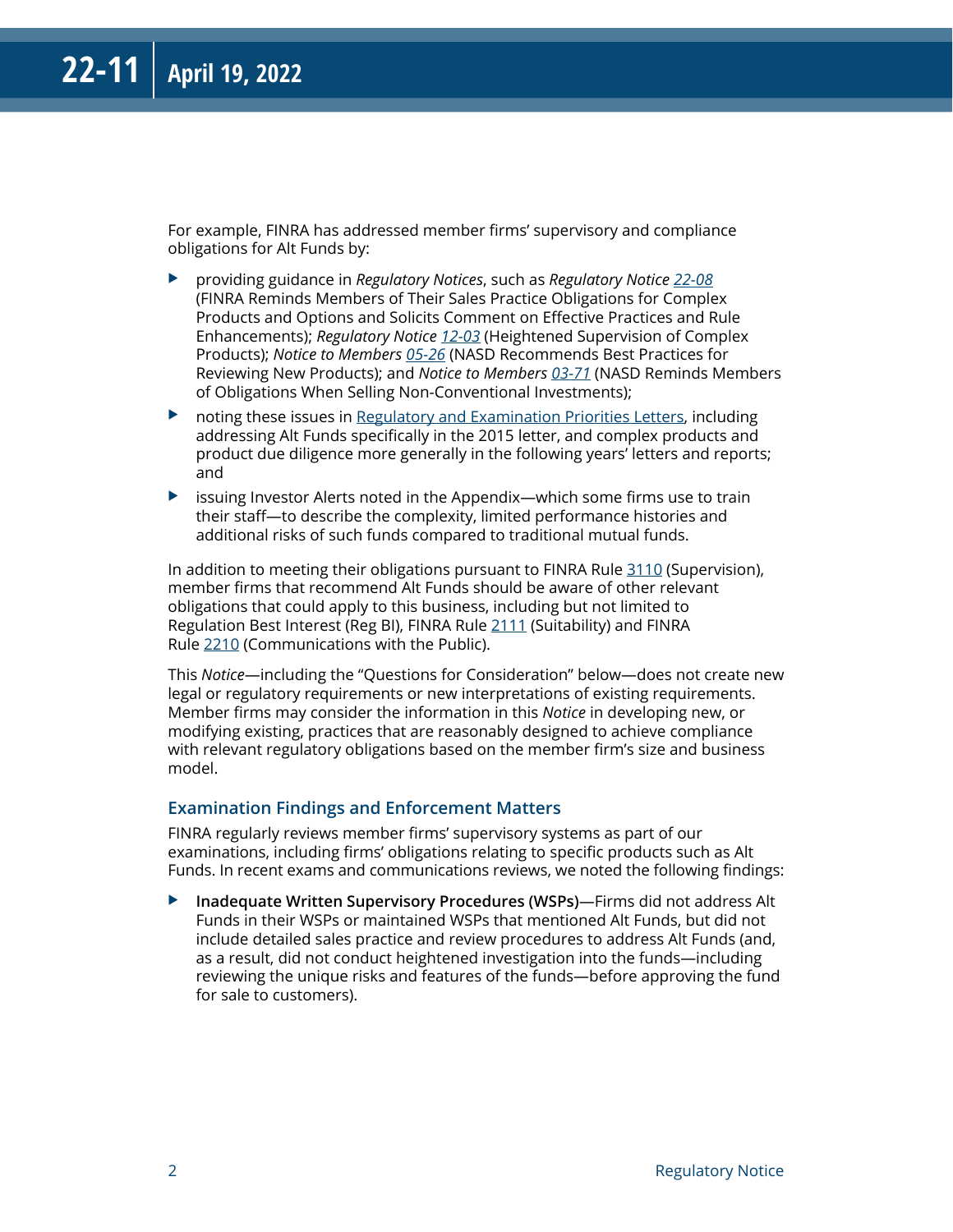- ▶ Inadequate Alt Funds Oversight—Firms did not implement effective oversight of registered representatives' recommendations of Alt Funds. For example, firms failed to limit recommendations of Alt Funds to customers with an appropriate risk tolerance, tailor their trading surveillance and systems to address the unique risks and characteristics of Alt Funds and identify Alt Funds transactions for additional reviews.
- ▶ Insufficient Review of Communications with the Public—Firms did not review whether retail communications they used to market Alt Funds provided a sound basis for evaluating the facts with respect to these products, such as:
	- promoting Alt Funds based on their use of complex strategies—for example, involving short selling, derivatives, options trading or leverage—but failing to explain clearly how the strategies worked and the risks associated with such strategies, including greater share price volatility and heightened risk of loss of principal;
	- $\triangleright$  comparing Alt Funds favorably to traditional funds, but failing to balance the comparisons by disclosing the greater risks, costs and complexities of the Alt Funds; and
	- touting the historical performance of affiliated hedge funds with identical strategies interchangeably with the performance of the Alt Funds' strategies without disclosing the fact that some of the historical performance pre-dated the creation of the Alt Funds, and differences between Alt funds and hedge funds.

In recent enforcement actions<sup>1</sup>, FINRA found that firms did not:

- $\triangleright$  conduct reasonable diligence and sold Alt Funds without a sufficient understanding of their risks and features;
- $\blacktriangleright$  maintain a reasonably designed supervisory system to review representatives' recommendations of Alt Funds;
- $\triangleright$  provide reasonable guidance or training to representatives regarding the risks and features of Alt Funds; and
- $\blacktriangleright$  maintain WSPs advising firm principals how to supervise recommendations of Alt Funds.

#### **Effective Practices**

FINRA found that some member firms implemented the following effective practices that helped them address the unique risks and characteristics of Alt Funds.

▶ **Reasonable Diligence for New Alt Funds**—Firms confirmed that their alternative investments policies and procedures required review and approval of any new Alt Funds (by, if applicable, their new product committees and alternative investment review committees).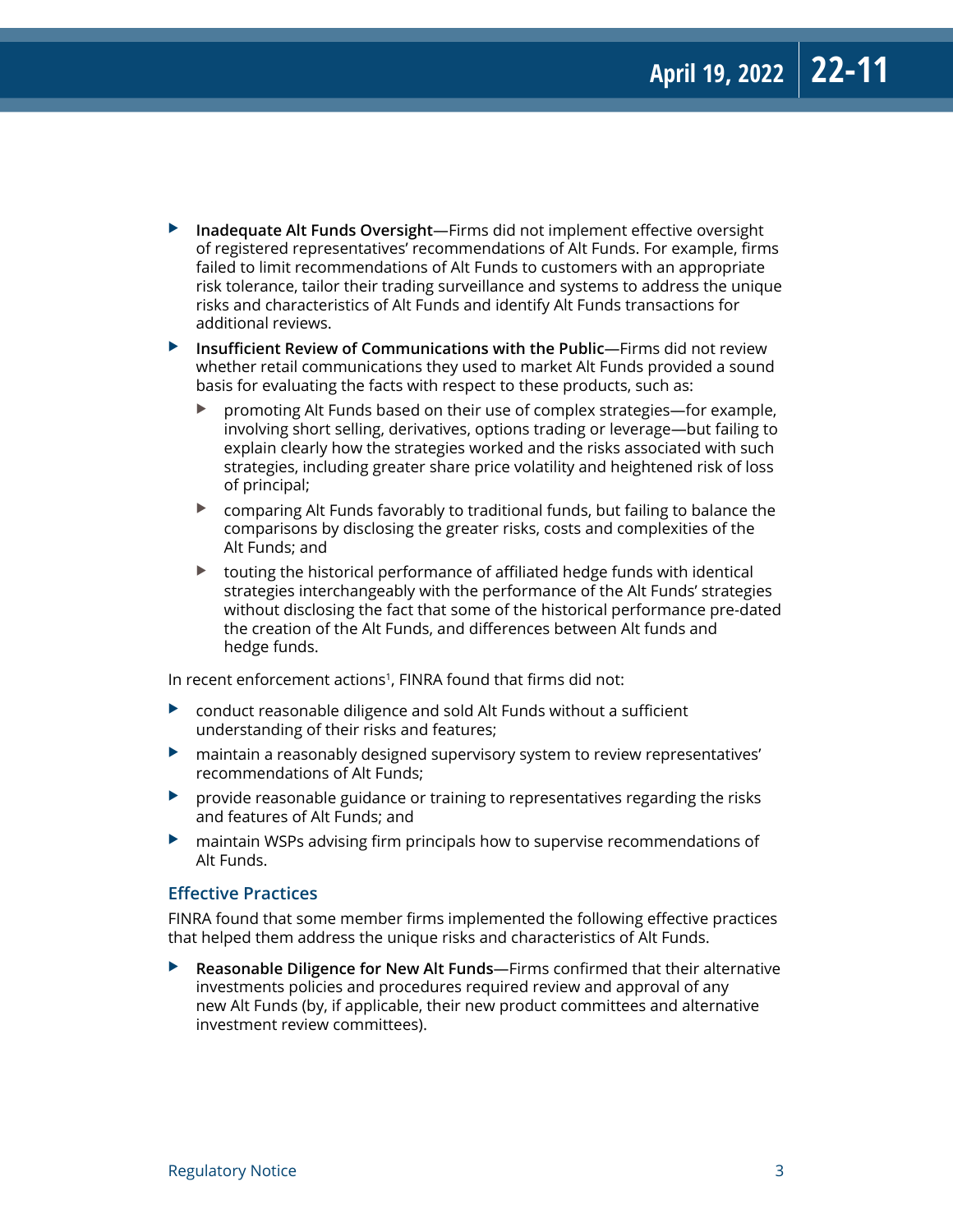- ▶ **Reasonable Diligence Documentation**—Firms maintained documentation of their reasonable diligence for Alt Funds, which included review of the funds' strategies, communications with the fund companies, industry analyses and metrics.
- ▶ Sales Restrictions—Firms limited sales of Alt Funds to customers with accounts that were approved to trade options or restricted recommendations of Alt Funds that used strategies based on derivatives, options writing or the use of leverage.
- X **Enhanced Oversight**—Firms implemented new surveillance systems or confirmed that their existing systems identified whether new products, such as Alt Funds, would be considered "complex" or "alternative" and applied a heighted level of review to transactions in those funds.
- **Enhanced Surveillance**—Firms modified their trading surveillance and review systems to trigger exceptions at lower concentration levels (depending on risk tolerance, investment objective and other factors) for complex or alternative funds, including Alt Funds, and required enhanced principal review for those transactions.
- ▶ Ongoing Evaluation—Firms regularly reviewed and evaluated all approved funds, including Alt Funds, to determine whether any funds' characteristics changed in ways that would meet the firms' criteria to be considered complex or alternative products (such as, but not limited to, increased portfolio investments in options, derivatives or short sales, and a more volatile performance history).
- **Training and Education**—Firms notified appropriate staff regarding regulatory guidance and investor alerts addressing Alt Funds and included training on Alt Funds in their annual compliance meetings.
- ▶ **Communications Pre-Use Filing and Review**—Firms voluntarily filed with FINRA, prior to use, proposed retail communications concerning new Alt Funds and incorporated any feedback FINRA provided prior to using the communications.

#### **Questions for Consideration**

The following questions may help firms evaluate whether their supervisory system, including WSPs, is reasonably designed to address the unique characteristics and risks of Alt Funds. The questions—which note both regulatory requirements and effective practices FINRA has observed member firms implement—focus on five main categories of activity: (1) how firms identify and address Alt Funds in their new products process; (2) how firms develop and implement WSPs for Alt Funds; (3) the scope of firms' review and restrictions for transactions in Alt Funds; (4) the content of firms' communications with customers regarding Alt Funds; and (5) how firms train and educate their associated persons about Alt Funds.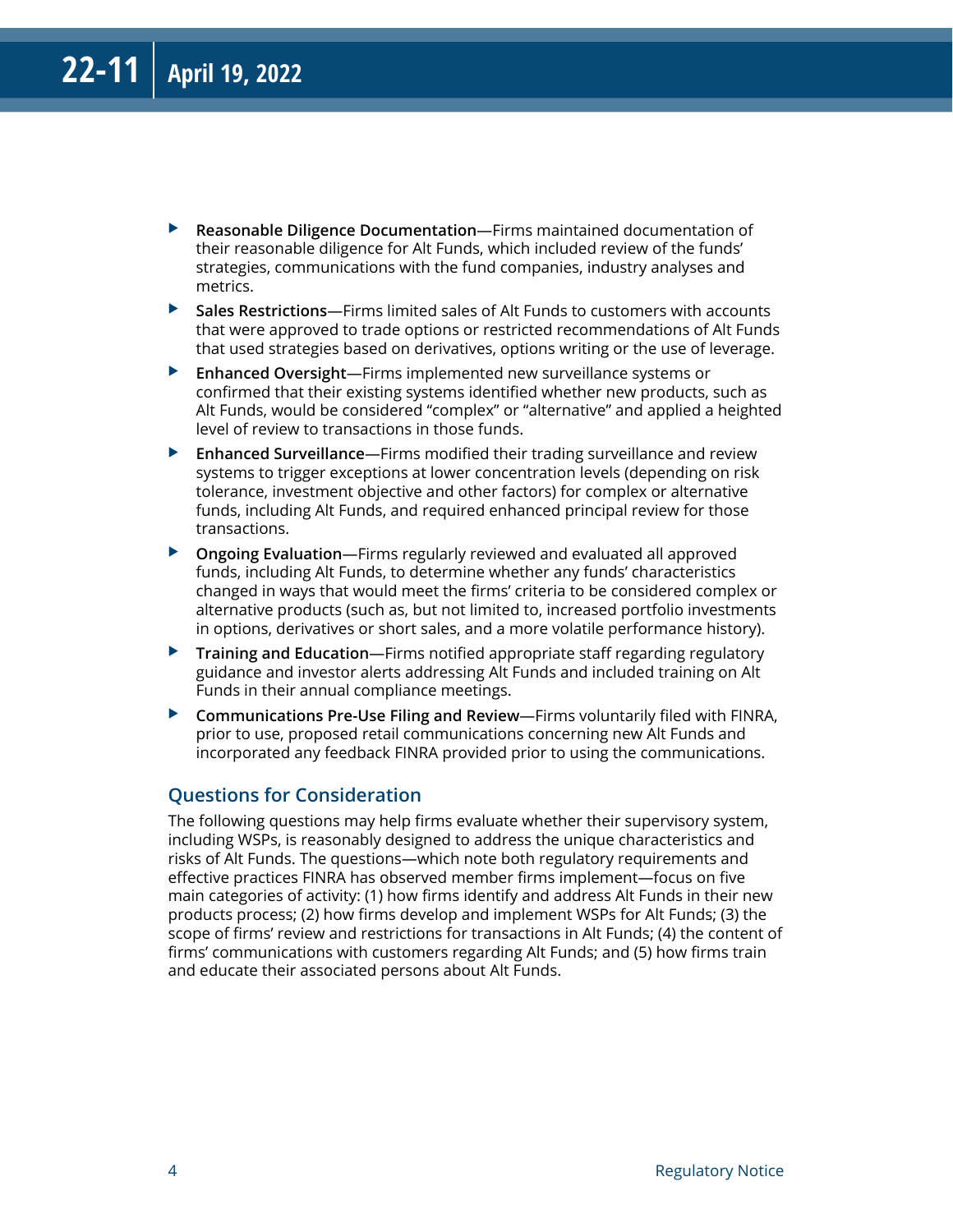Firms should not infer any new obligations from the questions for consideration and may wish to evaluate the questions presented below in the context of a risk-based approach based on their business model.

#### **New Products Reasonable Diligence Process**

- $\triangleright$  Does your firm require a heightened level of diligence and supervisory review for Alt Funds prior to bringing them onto your firm's platform? If so, what is the scope of that review and does it address the unique characteristics and risks of Alt Funds?
- $\triangleright$  Does your firm's new product process, including the process your firm uses for Alt Funds, address the types of considerations, effective practices and questions noted in *Notice to Members [05-26](https://www.finra.org/rules-guidance/notices/05-26)* (NASD Recommends Best Practices for Reviewing New Products)?
- $\triangleright$  Does your firm have reasonably designed WSPs to determine which new funds should be deemed Alt Funds, and require review and approval of any new Alt Funds (by, if applicable, new product review or alternative investment due diligence review staff or committee(s))?

#### **Supervisory System**

- Does your firm's supervisory system address alternative investments or complex products, including Alt Funds? If so, how does your firm determine whether new Alt Funds meet your firm's definition of "alternative investments" or complex products?
- Does your firm's supervisory system address the types of questions noted in *Regulatory Notice [12-03](https://www.finra.org/rules-guidance/notices/12-03)* (Heightened Supervision of Complex Products) that should be considered before registered representatives recommend complex products, including Alt Funds, to retail customers, such as:
	- $\blacktriangleright$  whether Alt Funds your firm recommends are intended for limited or general retail distribution and how your firm limits such distribution, if warranted;
	- $\blacktriangleright$  how your firm addresses additional risks relating to Alt Funds for customers and whether the complexity of Alt Funds may impair customers' understanding and transparency of such products;
	- $\triangleright$  how Alt Funds add to or improve your firm's current offerings (including whether less complex products could achieve Alt Funds' objectives); and
	- $\blacktriangleright$  how your firm and associated persons are compensated for offering Alt Funds?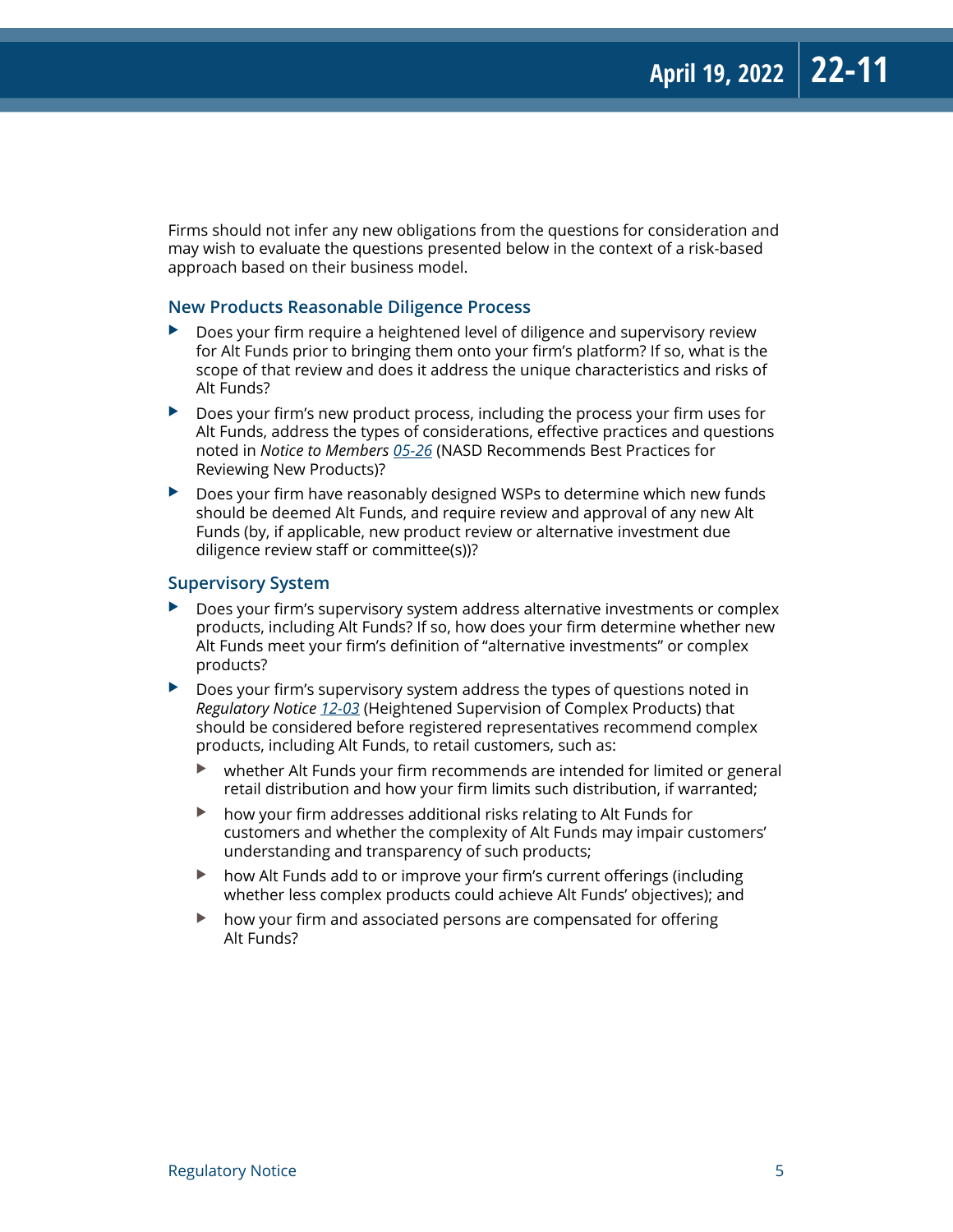- $\triangleright$  Does your firm regularly review and evaluate all approved funds to determine whether:
	- $\blacktriangleright$  any funds have changed characteristics in such a way that they meet the firm's criteria to be considered alternative or complex;
	- $\triangleright$  such products may be performing differently than anticipated or risks relating to such products have changed, particularly in response to evolving market conditions; and
	- $\blacktriangleright$  their performance and risk profile remain consistent with the manner in which the firm is selling them?
- $\triangleright$  Does your firm limit which associated persons are authorized to recommend alternative investments or complex products to retail customers and evaluate whether any other associated persons are making such recommendations?

#### **Trading**

- $\triangleright$  Do your firm's trading surveillance and review systems include Alt Funds and address the unique risks and characteristics of Alt Funds?
- $\blacktriangleright$  How does your firm set exception levels for Alt Funds in your trading surveillance and review systems?

#### **Communications with the Public**

- $\triangleright$  Do your firm's written communications about Alt Funds accurately and fairly describe the features and characteristics of each Alt Fund and confirm that description is consistent with the representations in the fund's prospectus? For example, if discussing an Alt Fund's objectives, does your firm confirm that such statements are consistent with the objectives noted in the fund's prospectus and clearly indicate there is no assurance that the fund's objectives will be met?
- $\triangleright$  Do your firm's written communications with customers about Alt Funds balance the benefits and risks of these products? If so, do these communications refer to individual Alt Funds based on their specific strategies instead of bundling them under one umbrella category, such as "alternative mutual funds"?
- $\blacktriangleright$  Does your firm manage the distribution of written communications to target only customers that have a risk profile that is consistent with the unique risks and characteristics of Alt Funds, such as customers who have a moderate or aggressive risk tolerance?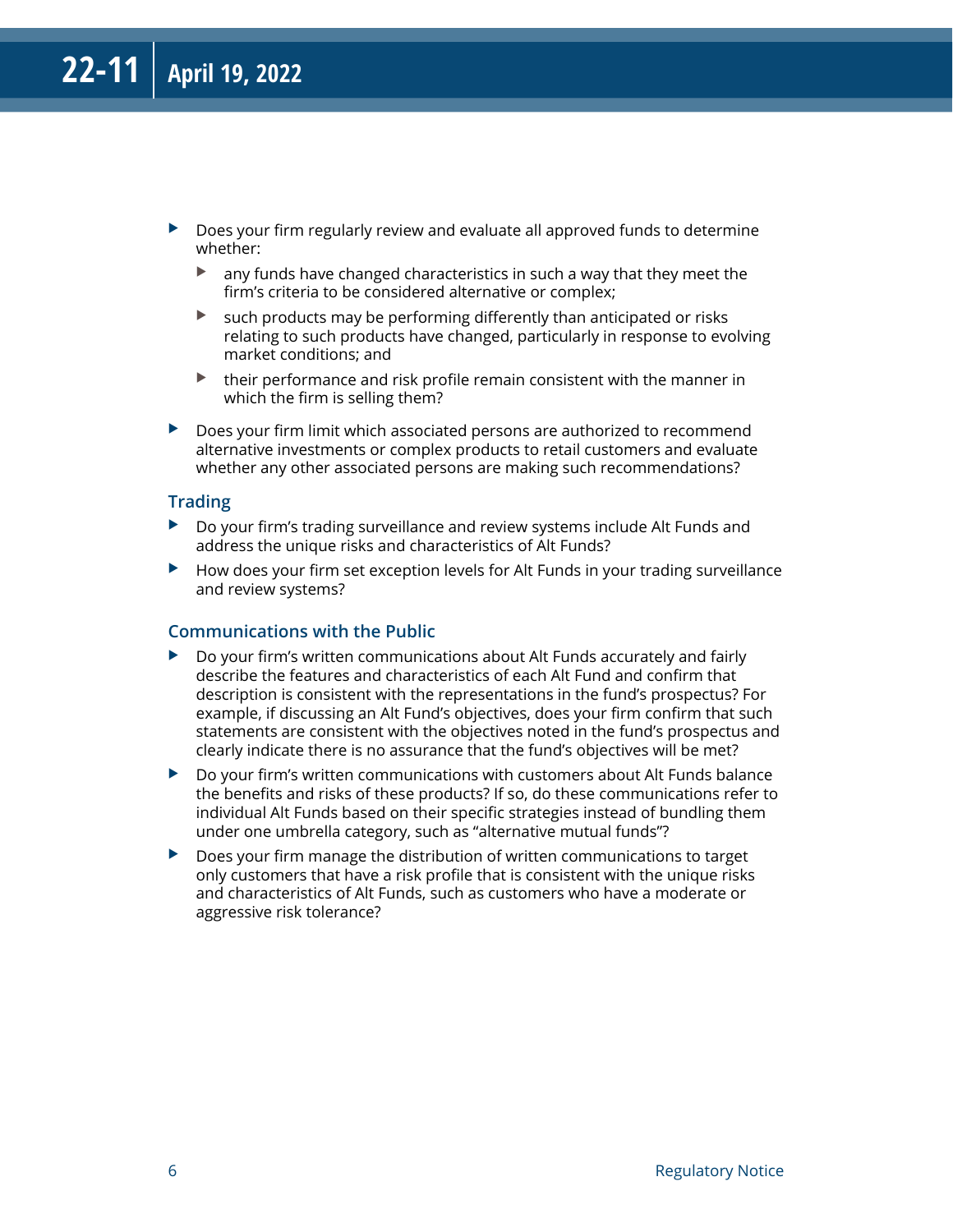#### **Training and Education**

- $\triangleright$  Does your firm educate your associated persons about the unique characteristics and risks of Alt Funds, including how such funds will respond to various market conditions or the strategy the funds' advisers use in various market scenarios?
- $\triangleright$  Does your firm share the regulatory guidance issued on Alt Funds, including this or similar *Regulatory Notices*, with its registered representatives, staff and managers either through formal training or written alerts?
- $\triangleright$  Does your firm evaluate registered representatives' knowledge or require certain training prior to permitting them to recommend products such as Alt Funds?

#### **Conclusion**

As noted throughout this *Notice*, member firms must establish and maintain a reasonably designed supervisory system and associated WSPs to comply with sales practice obligations for all products the firm offers, and especially where products may carry additional risks for customers. The information presented in this *Notice* is intended to remind member firms of their obligations and provide them with ideas and questions that they can use to enhance their supervisory programs. Additional helpful resources can be found in the Appendix.

#### **Endnotes**

1. *See* [FINRA Letter of Acceptance, Waiver](https://www.finra.org/sites/default/files/fda_documents/2019061764801%20J.W.%20Cole%20Financial%2C%20Inc.%20CRD%20124583%20AWC%20jlg%20%282021-1619655599746%29.pdf)  [and Consent No. 2019061764801](https://www.finra.org/sites/default/files/fda_documents/2019061764801%20J.W.%20Cole%20Financial%2C%20Inc.%20CRD%20124583%20AWC%20jlg%20%282021-1619655599746%29.pdf) (Mar. 18, 2021); [FINRA Letter of Acceptance, Waiver](https://www.finra.org/sites/default/files/fda_documents/2018056443801%20Cambridge%20Investment%20Research%2C%20Inc.%20CRD%2039543%20AWC%20jlg%20%282021-1619655599340%29.pdf)  [and Consent No. 2018056443801](https://www.finra.org/sites/default/files/fda_documents/2018056443801%20Cambridge%20Investment%20Research%2C%20Inc.%20CRD%2039543%20AWC%20jlg%20%282021-1619655599340%29.pdf) (Mar. 29, 2021); [FINRA Letter of Acceptance, Waiver](https://www.finra.org/sites/default/files/fda_documents/2019061765001%20Securities%20America%2C%20Inc.%20CRD%2010205%20AWC%20jlg%20%282021-1619655599513%29.pdf)  [and Consent No. 2019061765001](https://www.finra.org/sites/default/files/fda_documents/2019061765001%20Securities%20America%2C%20Inc.%20CRD%2010205%20AWC%20jlg%20%282021-1619655599513%29.pdf) (Mar. 29, 2021); FINRA Letter of Acceptance, Waiver and [Consent No. 2019061651201](https://www.finra.org/sites/default/files/fda_documents/2019061651201%20Triad%20Advisors%20LLC%20CRD%2025803%20AWC%20jlg.pdf) (Dec. 29, 2021); and [FINRA Letter of Acceptance, Waiver and](https://www.finra.org/sites/default/files/fda_documents/2019061764701%20Geneos%20Wealth%20Management%2C%20Inc.%20CRD%20120894%20AWC%20jlg.pdf)  [Consent No. 2019061764701](https://www.finra.org/sites/default/files/fda_documents/2019061764701%20Geneos%20Wealth%20Management%2C%20Inc.%20CRD%20120894%20AWC%20jlg.pdf) (Mar. 18, 2022).

©2022. FINRA. All rights reserved. Regulatory Notices attempt to present information to readers in a format that is easily understandable. However, please be aware that, in case of any misunderstanding, the rule language prevails.